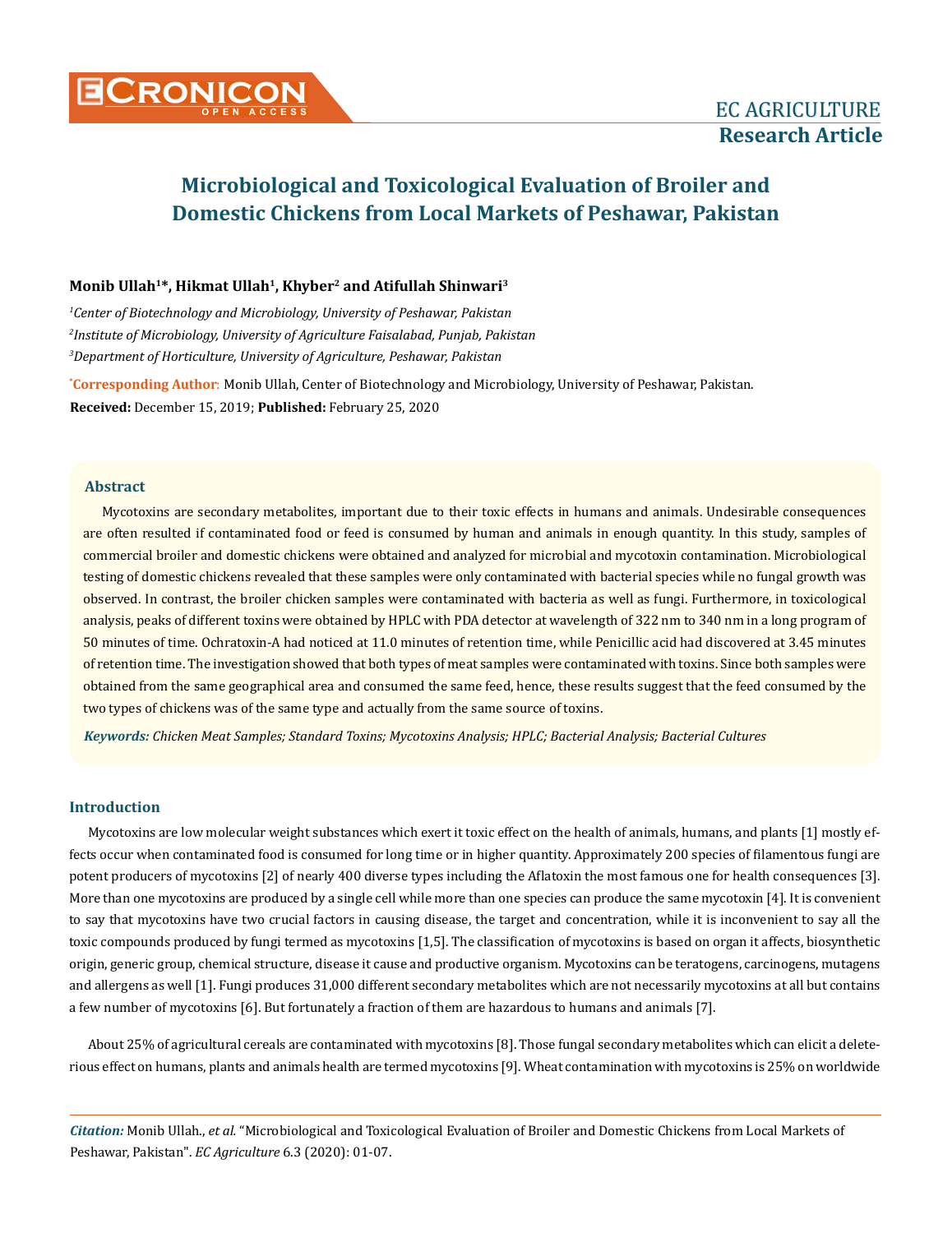level [9]. Some types of mycotoxins synthesized by microorganism confer harmful effect on other microbes like penicillin produced by *Penicillium chrysogenum* inhibit the synthesis of peptidoglycans in bacteria [10]. Edible food products are the only exposure components which causes mycotoxicosis in humans but recently airborne mycotoxins has elucidated [11]. Moisture, time and temperature are basic factors in determining the production of mycotoxins by the organism [12]. The relative temperature for mycotoxins synthesis is between 4 up to 32 degree centigrade while the moisture content should be 22 to 23% in grains, 1 to 2% oxygen is required in the presence of more than 70% humidity [1]. Mycotoxins confer resistance to heat and temperature, they cannot be numbed due to temperature treatments [13,14]. Ochratoxin-A is resistant from 100 up to 250 degree centigrade in different moisture condition so it require a more sophisticated and efficient dogma for decontamination [15]. Zearalenones, Aflatoxins, ochratoxins and deoxynivalenol are commonly famous for their bad impact on humans and animals [16]. An epidemiology with Aflatoxins in England (1960) where approximately 100,000 turkeys were taken under the effect and were expired [18]. 4.5 billion of entire world population is exposed to the risk of Aflatoxin stated by Wild and Gong [18].

#### **Materials and Methods**

#### **Research area**

The entire research work has been conducted in two direction for-example, the analysis of microbes and toxins. To examine microbe presence in the samples, microbiology and biotechnology department of the University was preferred. The toxins analysis was accomplished at the department of agriculture chemistry, University of Agriculture Peshawar.

#### **Sample size and location**

There were 10 chickens tested in this study, 5 chickens from GT road Gulabad near to Saokano mor on 13 April 2016 at 8:00 PM evening. The other chickens were taken from Hashtnagri Peshawar from local chicken market on 13 April 2016 at 6:00 PM. The third one domestic chicken was taken from chargano chaok on  $20<sup>th</sup>$  April at 4:00 PM. There were 5 commercial broilers and 5 domestic chickens.

#### **Microbiological analysis**

Blood samples were collected in EDTA tube in order to avoid coagulation. The meat samples were cut with sterile knife and kept in air-tight bags. All the samples were brought to microbiology lab of center of microbiology and biotechnology department. From each meat sample, one gram was weighed aseptically with an electronic balance. It was macerated by blending and dispersed in 9 ml of sterile distilled water in a sterile test tube, further 10 micro litre sample was taken, the suspension was placed in the center of the plate using a sterile pipette and spread onto the petri plates containing growth media by spread plate method in LFH. The samples were cultured on four different types of media i.e. Mackonkey agar, nutrient agar, mannitol salt agar and Czapek yeast extract agar media. Nutrient agar media along with Mackonkey agar, Mannitol salt agar, were utilized for bacterial growth whereas, CYA media were used for fungal growth. Inoculation was done by spread plate method. After the incubation, the plates were observed for morphology, gram staining and biochemical tests.

## **Method of toxicological analysis**

The toxicological analysis was done only for the detection of Ochratoxin A. 25g of each chicken samples was grinded and mixed with methanol to extract the metabolites from the sample. Chloroform and methanol both used as extraction solvents. All the samples kept in glass jars for several hours after shaking with 10 minutes of time. 11 micrometer pore size filter paper was used to filter the solution so that to get the extract from each sample. Next a separator funnel used to remove the water layers from the filtrate. The resulted filtrate now poured into round bottom flask for rotary evaporation to acquire solvent from the solution under vacuum. Next, I added 3 ml of HPLC grade methanol again to each sample extract and the extract transferred to supplied vials. Now further each sample was filtered with the help of nylon syringe filter having pore size of 0.44 micrometer. The final filtrate was now poured into individual HPLC glass vials having size of 1.5 ml.

*Citation:* Monib Ullah., *et al.* "Microbiological and Toxicological Evaluation of Broiler and Domestic Chickens from Local Markets of Peshawar, Pakistan". *EC Agriculture* 6.3 (2020): 01-07.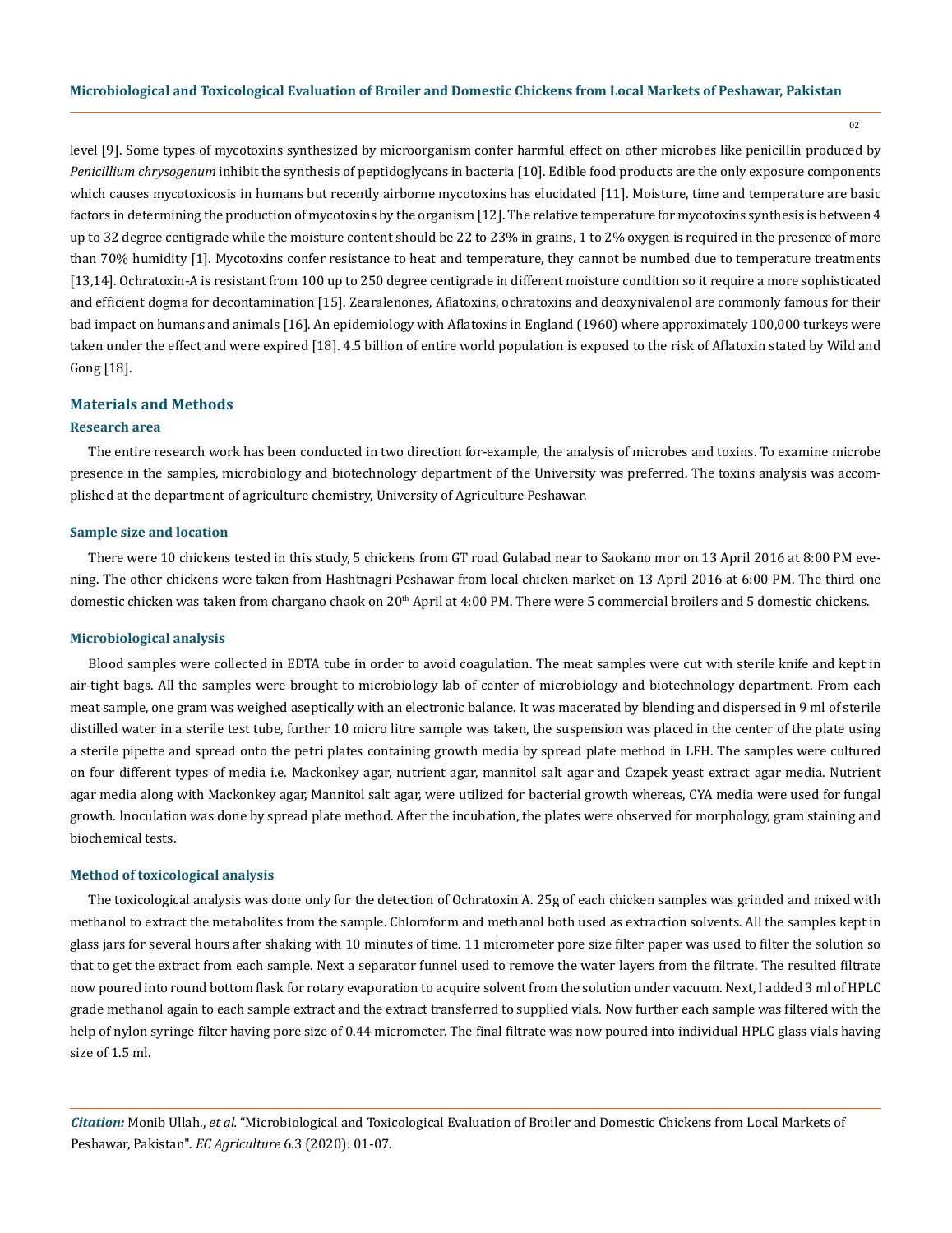# **Stock solution synthesis for Ochratoxin-A**

Stock solution = 1 mg OTA/ml of methanol

Or

1000 (1000 ppm) of OTA/ml of methanol

With the help of a plastic syringe, 1 ml of HPLC grade methanol added to the glass bottle holding 1 mg of OTA. From this standard solution further dilutions of the standard OTA were synthesized.

### **Preparation of dilutions**

From the stock solution, dilutions were made for standard curve preparation. Seven different dilutions were prepared with the following concentration. C1V1 = C2V2 is a formula used for the formation of seven different dilutions. Following are the concentrations of dilutions.

| C-7   | $10$ ppm  |  |  |  |  |
|-------|-----------|--|--|--|--|
| C-6   | 5.0 ppm   |  |  |  |  |
| $C-5$ | $1.0$ ppm |  |  |  |  |
| C-4   | $0.4$ ppm |  |  |  |  |
| $C-3$ | $0.2$ ppm |  |  |  |  |
| $C-2$ | $0.1$ ppm |  |  |  |  |
| $C-1$ | 0 ppm     |  |  |  |  |

*Table: Concentrations of dilutions prepared from stock solutions.*

#### **Chromatographic analysis**

Binary pump HPLC apparatus with a photo diode array (PDA) detector was used in this research investigation. Before the sample insertion, the apparatus was washed with 50% water and 50% methanol to remove any contaminant if present. After washing, the standard toxins dilutions were injected to HPLC machine for running to make standard curve which then compares with our desired sample toxin. 20 micro liter of liquid sample was then injected into HPLC machine by using an HPLC syringe for each sample.

Below are the pumps for which gradient was set using the HPLC software.

| Time range (in minutes) | <b>First pump-A</b> | <b>Second Pump-B</b> |
|-------------------------|---------------------|----------------------|
| $0 - 5$                 | 95                  |                      |
| $5 - 20$                | 30                  | 70                   |
| $20 - 30$               | $20 - 30$           | $70 - 80$            |
| $30 - 35$               | $10 - 20$           | $80 - 90$            |
| $35 - 43$               |                     | 95                   |
| $43 - 50$               | 95                  |                      |

#### **Results and Discussion**

## **Microbiological examination of domestic chickens**

All the 5 domestic chickens' samples were subjected to culture on different media. Three samples from each chickens were subjected including croup and flesh. There were only 4 chicken croups samples which were contaminated with bacteria while no any fungal growth

*Citation:* Monib Ullah., *et al.* "Microbiological and Toxicological Evaluation of Broiler and Domestic Chickens from Local Markets of Peshawar, Pakistan". *EC Agriculture* 6.3 (2020): 01-07.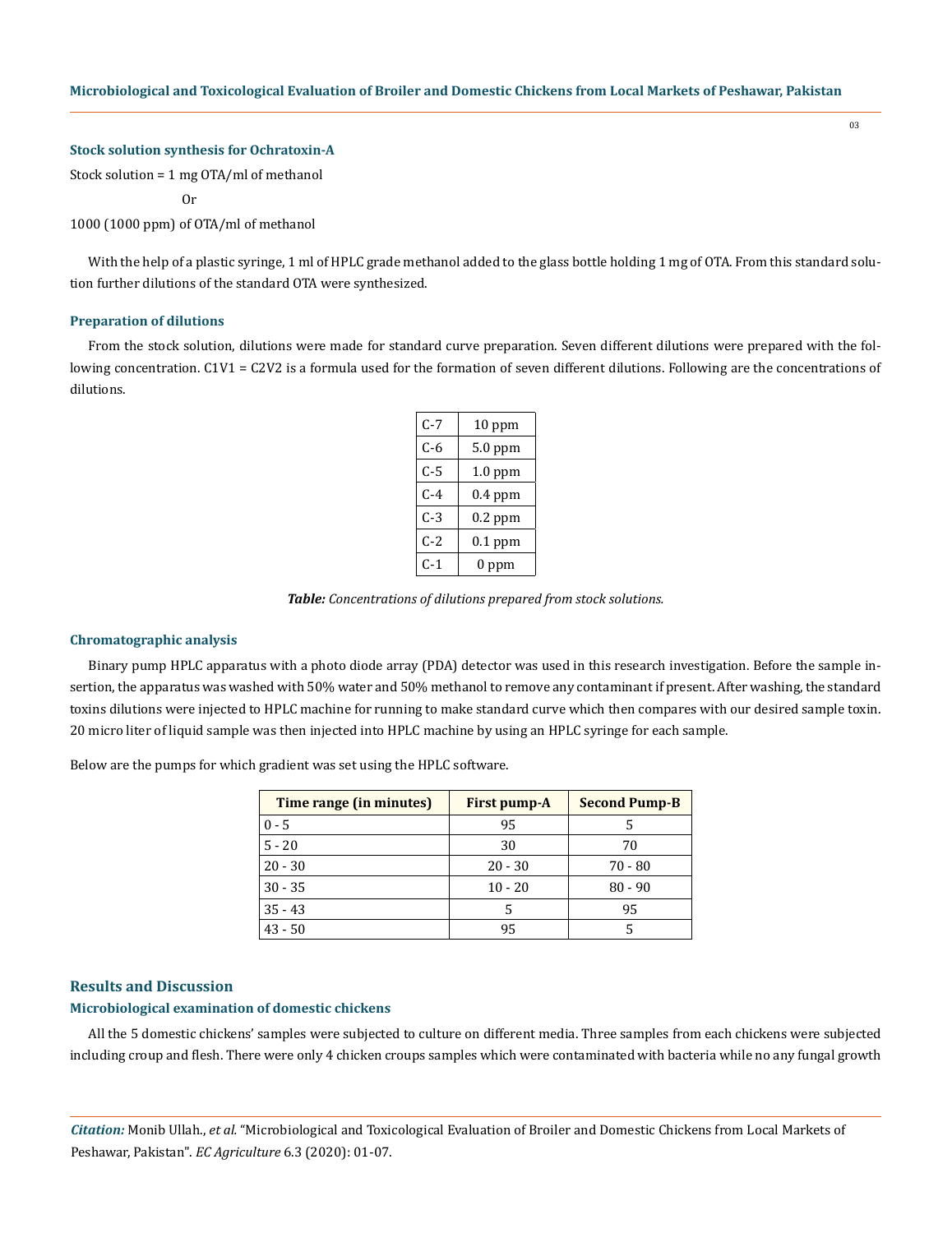had occurred. In case of meat sample, only one chicken meat sample showed to be contaminated with bacteria. The figure below shows bacterial count in CFU/g (CFU/gram).

| Sample type | First-1            | Second-2            | Third-3             | <b>Fourth-4</b>    | Fifth-5             |
|-------------|--------------------|---------------------|---------------------|--------------------|---------------------|
| Croup       | $1.53 \times 10^5$ |                     | $4.7 \times 10^{4}$ | $1.20 \times 10^6$ | $6.3 \times 10^{4}$ |
| Meat        |                    | $1.8 \times 10^{4}$ |                     |                    |                     |

#### **Microbiological examination of broiler chickens**

Out of 5 broiler chickens, the croup sample of 4 chickens were contaminated with bacteria while there was no growth of fungi observed, but the meat samples of broiler chickens were contaminated with different species of bacteria as well as fungi. The figure below shows the microbial count of bacteria in CFU/g.

| Sample type | First-1 | Second-2            | Third-3             | <b>Fourth-4</b>     | Fifth-5             |
|-------------|---------|---------------------|---------------------|---------------------|---------------------|
| Croup       |         | $3.1 \times 10^{6}$ | $4.32 \times 10^6$  | $1.6 \times 10^{5}$ | $4.0 \times 10^{5}$ |
| Meat        |         | $2.13 \times 10^6$  | $1.9 \times 10^{6}$ | $6.0 \times 10^{3}$ | $4.7 \times 10^{1}$ |

The blood showed no contamination with either bacteria or fungi from both types of chickens, so blood was sterile.

#### **Toxicological evaluation**

Only the meat samples of the domestic and broiler chickens evalauted through HPLC for the presence of Fungal toxins. Different magnitudes of the results occurred. The concentration of different toxins were obtained using HPLC photodiode detector along with some other toxins OTA and PA were observed. OTA was resolved at 11.0 minutes while PA was resolved in 3 - 5 minutes.

## **Standard peak of OTA**

OTA standard was run on HPLC in a 50 minute program. On 5 parts per million the OTA slandered showed peak at retention time 11.012 minutes shown in figure 1 and at 10ppm the holding time for OTA was noticed to be 11.059 shown below figure 2.

The graphs below are taken from HPLC system.



*Figure 1: Chromatogram of standard OTA detection at 5ppm which shows a peak at retention time of 11.012 minutes.*

*Citation:* Monib Ullah., *et al.* "Microbiological and Toxicological Evaluation of Broiler and Domestic Chickens from Local Markets of Peshawar, Pakistan". *EC Agriculture* 6.3 (2020): 01-07.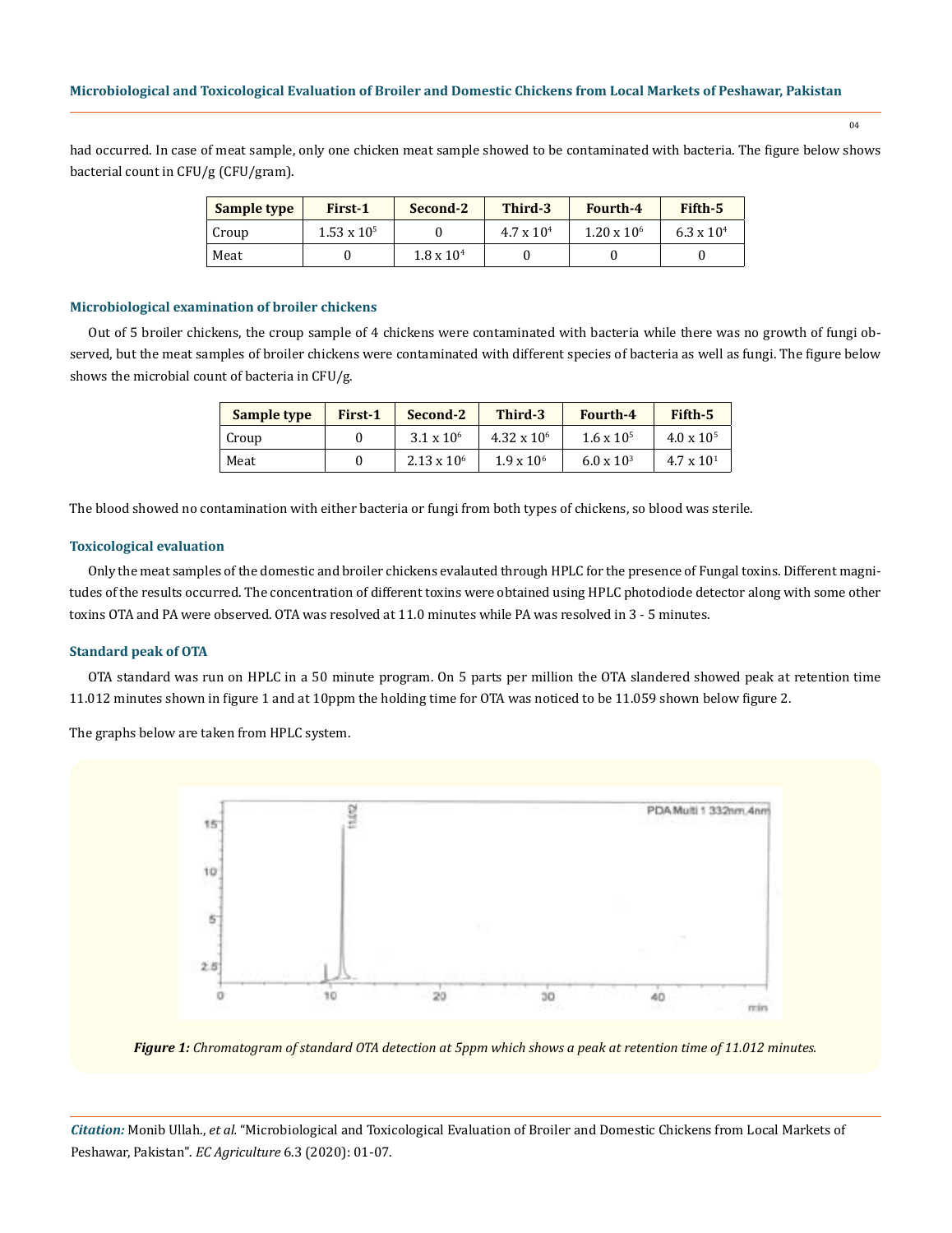

*Figure 2: Chromatogram of standard OTA detection at 10ppm which shows a peak at retention time of 11.059 minutes.* 

#### **Toxicological evaluation of domestic chickens**

The toxicological evaluation of domestic chicken show many peaks at different retention time along with the peak at retention time of 11.029 minutes which is for OTA and peak at 3.45 minutes which is retention time for penicillic acid as shown in below figure 3.



*Figure 3: Chromatogram of domestic chicken meat extract, which shows peaks at different retention times including peaks at retention time of 11.029 minutes, which is for OTA and at 3.45 minutes, which shows the retention time for PA.*

## **Toxicological evaluation of broiler chickens**

The toxicological evaluation of broiler chicken show many peaks at different retention time along with the peak at retention time of 11.023 minutes which shows OTA and peak at 3.45 minutes which is retention time for Penicillic acid as shown in the figure 4.

*Citation:* Monib Ullah., *et al.* "Microbiological and Toxicological Evaluation of Broiler and Domestic Chickens from Local Markets of Peshawar, Pakistan". *EC Agriculture* 6.3 (2020): 01-07.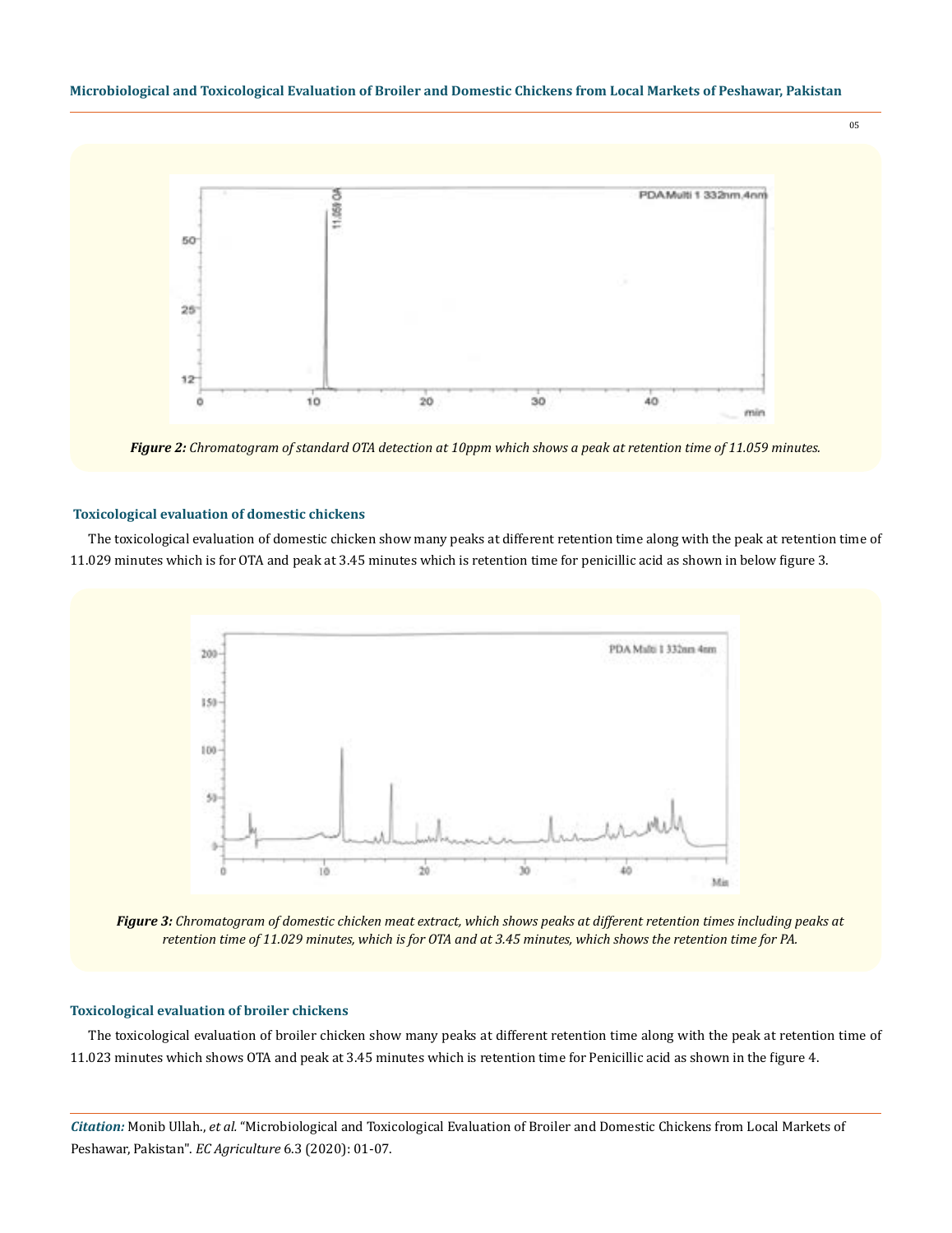

*Figure 4: Chromatogram of broiler chicken meat extract which shows peaks at different retention times including peaks at retention time of 11.023 minutes, which is for OTA and at 3.5 minutes which shows the retention time for PA.*

#### **Conclusion**

Microbiological and toxicological evaluation of the two types of chickens, the broiler and the domestic, revealed that they both were contaminated with microorganisms and mycotoxins. This result suggests that since both the samples were obtained from the same geographical area, they have been given the same feed which ultimately resulted in their microbial and toxicological contamination. If such contaminated chickens are consumed on a regular base, so most probably there can be sufficient chance of contracting a health condition in humans. Considering these evidences in account, I recommend that proper methods for quality control of chicken feed must be generated and applied to avoid health hazards in chickens as well as humans. Feed manufacturers must regularly examine their feed for microbial and toxicological contamination to ensure that the available feed is healthy and hygienic for consumption by primary and secondary consumers.

# **Bibliography**

- 1. Gulyás N. "Mycotoxin contamination in food-and feedstuffs" (2013).
- 2. Abdallah MF., *et al*[. "Occurrence, prevention and limitation of mycotoxins in feeds".](https://www.researchgate.net/publication/280041287_Occurrence_Prevention_and_Limitation_of_Mycotoxins_in_Feeds) *Animal Nutrition and Feed Technology* 15 (2015): [471-490.](https://www.researchgate.net/publication/280041287_Occurrence_Prevention_and_Limitation_of_Mycotoxins_in_Feeds)
- 3. Chen MT., *et al*[. "Mycotoxin monitoring for commercial foodstuffs in Taiwan".](https://www.sciencedirect.com/science/article/pii/S1021949815000836) *Journal of Food and Drug Analysis* 24.1 (2016): 147-156.
- 4. Hussein HS., *et al*[. "Toxicity, metabolism, and impact of mycotoxins on humans and animals".](https://www.ncbi.nlm.nih.gov/pubmed/11567776) *Toxicology* 167.2 (2001): 101-134.
- 5. [Zain ME. "Impact of mycotoxins on humans and animals".](https://www.sciencedirect.com/science/article/pii/S1319610310000827) *Journal of Saudi Chemical Society* 15.2 (2011): 129-144.
- 6. Berthiller., *et al*[. "Determination of a Deoxynivalenol Glucoside in Artificially and Naturally Contaminated Wheat by Liquid Chromatog](https://pubs.acs.org/doi/10.1021/jf047798g)raphy-Tandem Mass Spectrometry". *Journal of Agricultural and Food Chemistry* 53.9 (2005): 3421-3425.

*Citation:* Monib Ullah., *et al.* "Microbiological and Toxicological Evaluation of Broiler and Domestic Chickens from Local Markets of Peshawar, Pakistan". *EC Agriculture* 6.3 (2020): 01-07.